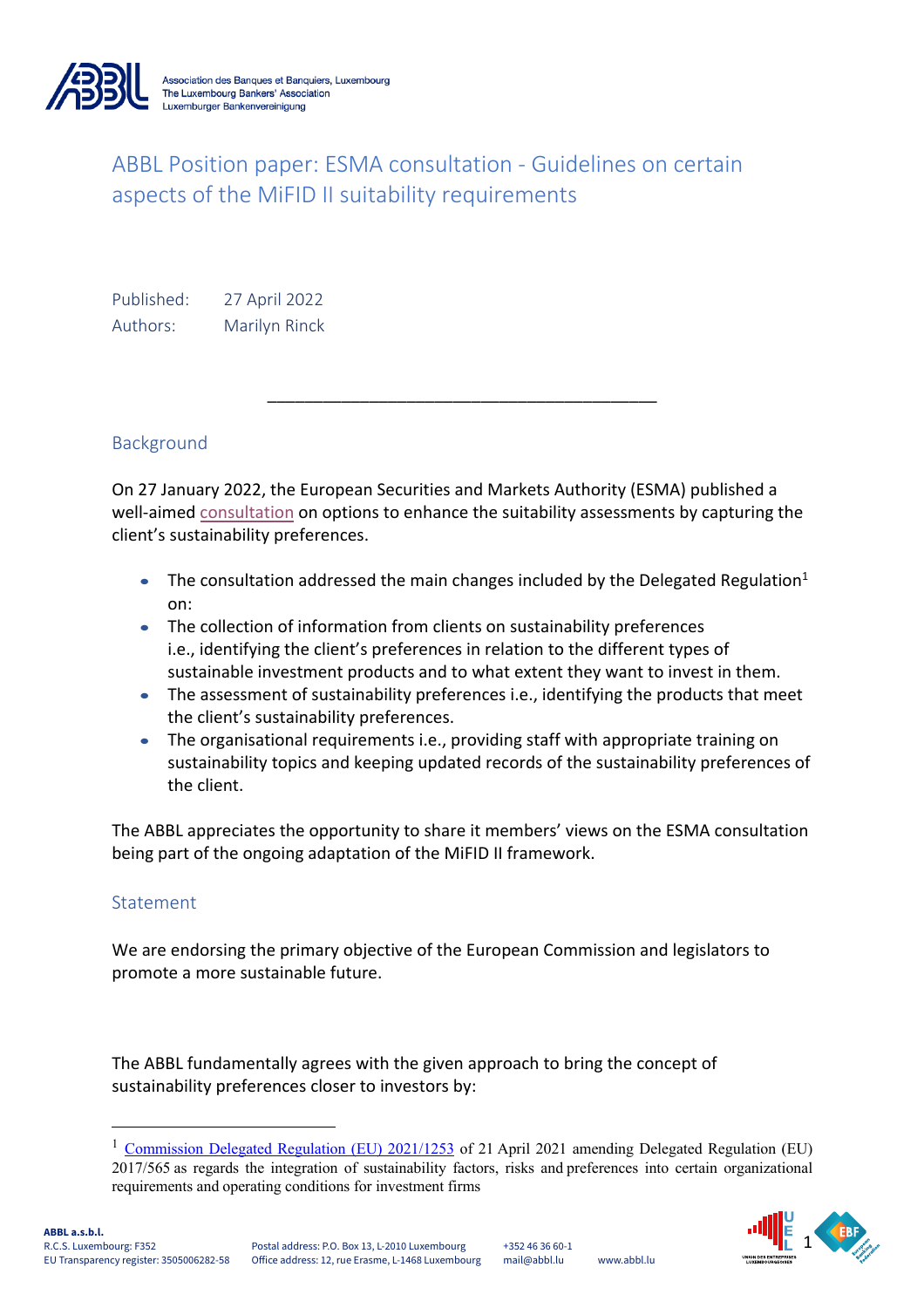

- raising awareness of environmental impact and
- promoting sustainability education as a key driver for achieving environmental goals.

In our response, we have highlighted the following focus points:

- The suitability assessment performed should allow a clear view of the client's intentions and being in adequation with its investment profile.
- The Guidelines are going beyond what is required by the text of the Delegated Act<sup>2</sup>, article 1 (c):

*To meet a client sustainability preference, a financial instrument should consider Principal Adverse Impacts on sustainability factors, where qualitative or quantitative elements demonstrate that the consideration is determined by the client or potential client.*

• Training of the clients facing staff

According to the Guidelines, the client facing staff should also possess the appropriate knowledge and competence to be able to explain the sustainable criteria to customers in non-technical terms.

A clear wish of the financial market is **to see developed a documentation or dedicated training material** for bankers/ client facing staff illustrated by practical use cases.

• Significant data problem

At this stage, our greatest concern is the **unavailability of underlying data** to properly respond the client's suitability preferences.

However, consideration must be given to the fact that, in addition to the suitability criteria, product governance rules will also apply, and we do not yet know what data on financial instruments and accessible products will be available by 2 August 2022 to meet the captured sustainable preferences of clients. This is especially true since detailed reporting requirements for investment products will apply as of 1 January 2023.

### Conclusion

Unfortunately, the guidelines did not bring more clarity to market participants who were already advanced on the implementation of the directive. They even more enhanced

<sup>&</sup>lt;sup>2</sup> Directive 2014/65/EU of the European Parliament and of the Council of 15 May 2014 on markets in financial instruments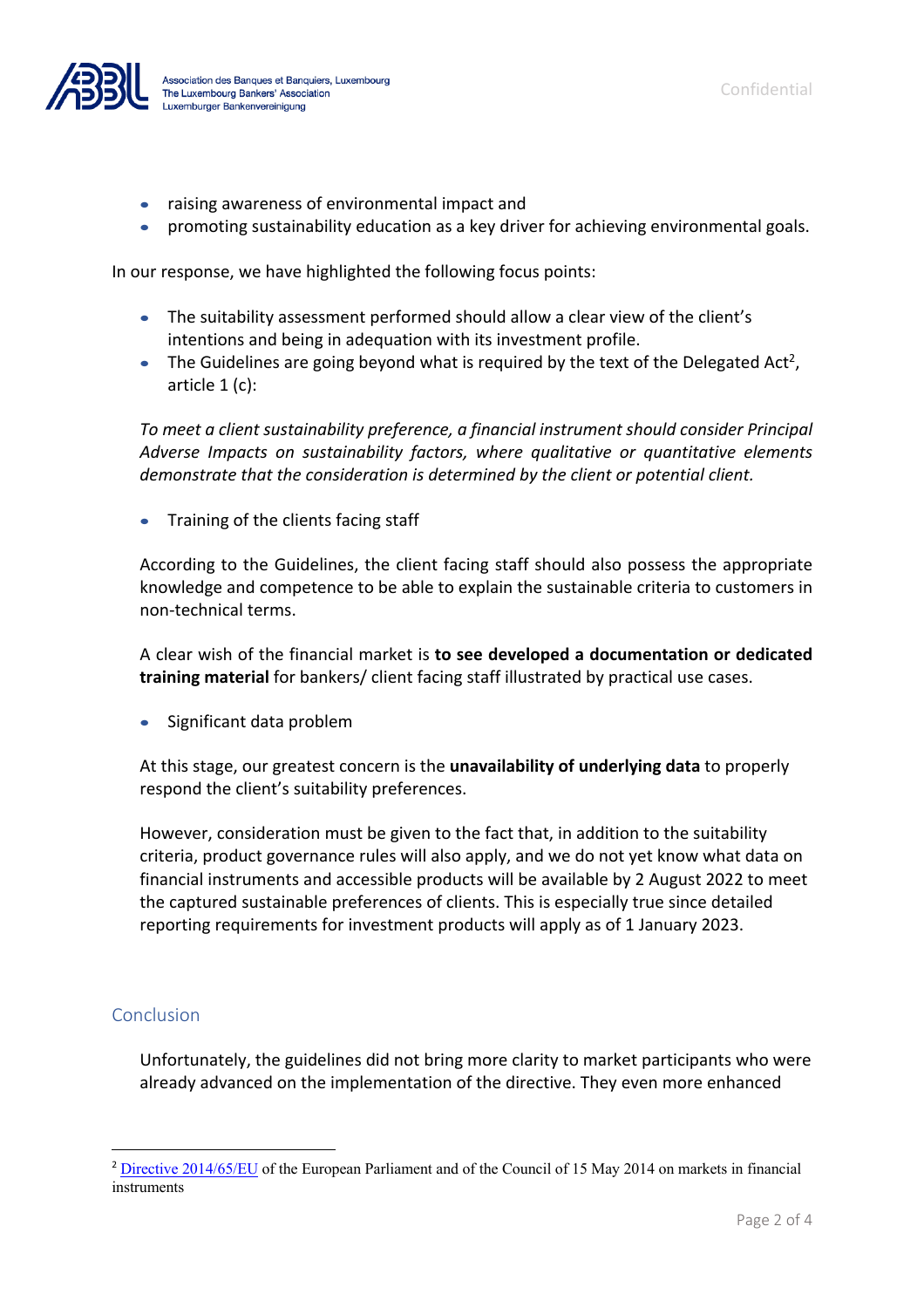

Association des Banques et Banquiers, Luxembourg<br>The Luxembourg Bankers' Association<br>Luxemburger Bankenvereinigung

uncertainties and made them re- evaluate their implementation roll-out, and consequently resulting in additional costs.

One should keep in mind that Institutions will require appropriate time and greater certainty to adapt their processes to the final guidelines, as it is crucial to communicate openly with clients and give them a clear picture of the actual investment possibilities they have.

**We are therefore of the opinion that ESMA should foresee a reasonably long implementation period after the publication of the Level 3 guidelines.** 

#### About the ABBL

The ABBL is the largest professional association in the financial sector, representing the majority of financial institutions as well as regulated financial intermediaries and other professionals in Luxembourg, including law firms, consultancies, auditors, market